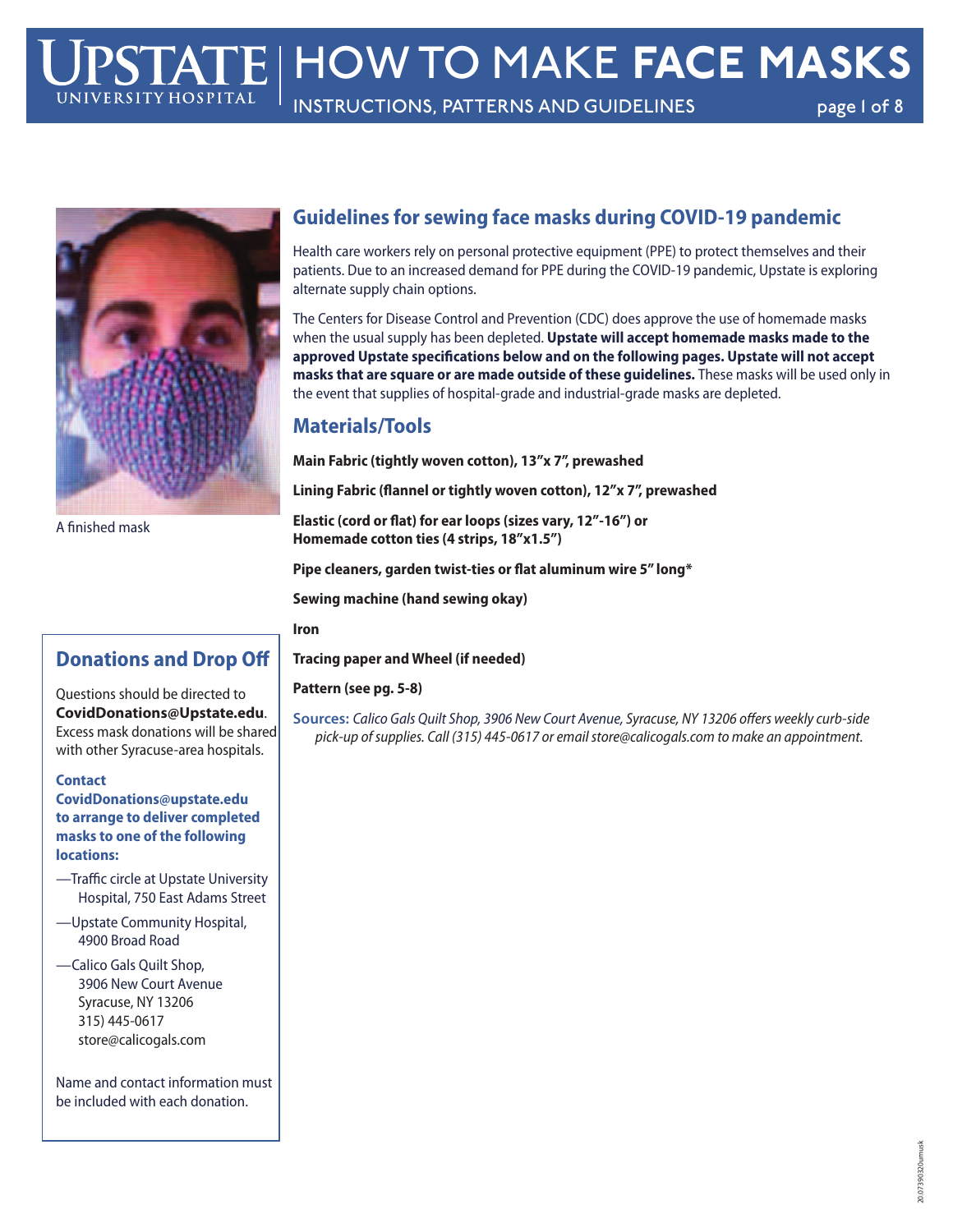# HOW TO MAKE **FACE MASKS** UNIVERSITY HOSPITAI INSTRUCTIONS, PATTERNS AND GUIDELINES page 2 of 8

#### **Step 1 & 2**



**Step 3**



**Step 4**



**Step 5**



**Step 6**



## **Sewing Instructions for Face Mask**

- 1. Print the pattern (Two sizes are included here: See pages 5-8.) Use the gauge at the bottom of each page to ensure that it printed at true size. Note: the main fabric is wider at the side than the lining piece. This will create the pocket for the elastic/tie.
- 2. Fold the main fabric in half with the wrong sides facing each other. Pin or trace main fabric template onto the fabric. Cut out the fabric pieces.
- 3. Fold the lining fabric in half with the wrong sides facing each other. Pin or trace lining fabric template onto the fabric. Cut out the fabric pieces.
- 4 Pattern is shown with a ¼"seam allowance. If your sewing machine does not have a  $\frac{1}{4}$ " presser foot, you may trace the stitching line onto the wrong side of each of the four pieces of fabric, using tailor's tracing paper and tracing wheel at this step.

4. Turn the fabric for the main piece of the mask so that the right sides are facing each other. Sew the center curved line of the face mask.

5. Clip curve along with the seam allowance. Be careful. Don't accidently clip the stitches.

6. Press seam allowance to one side. Topstitch near to the seam line on the side where the seam allowance is.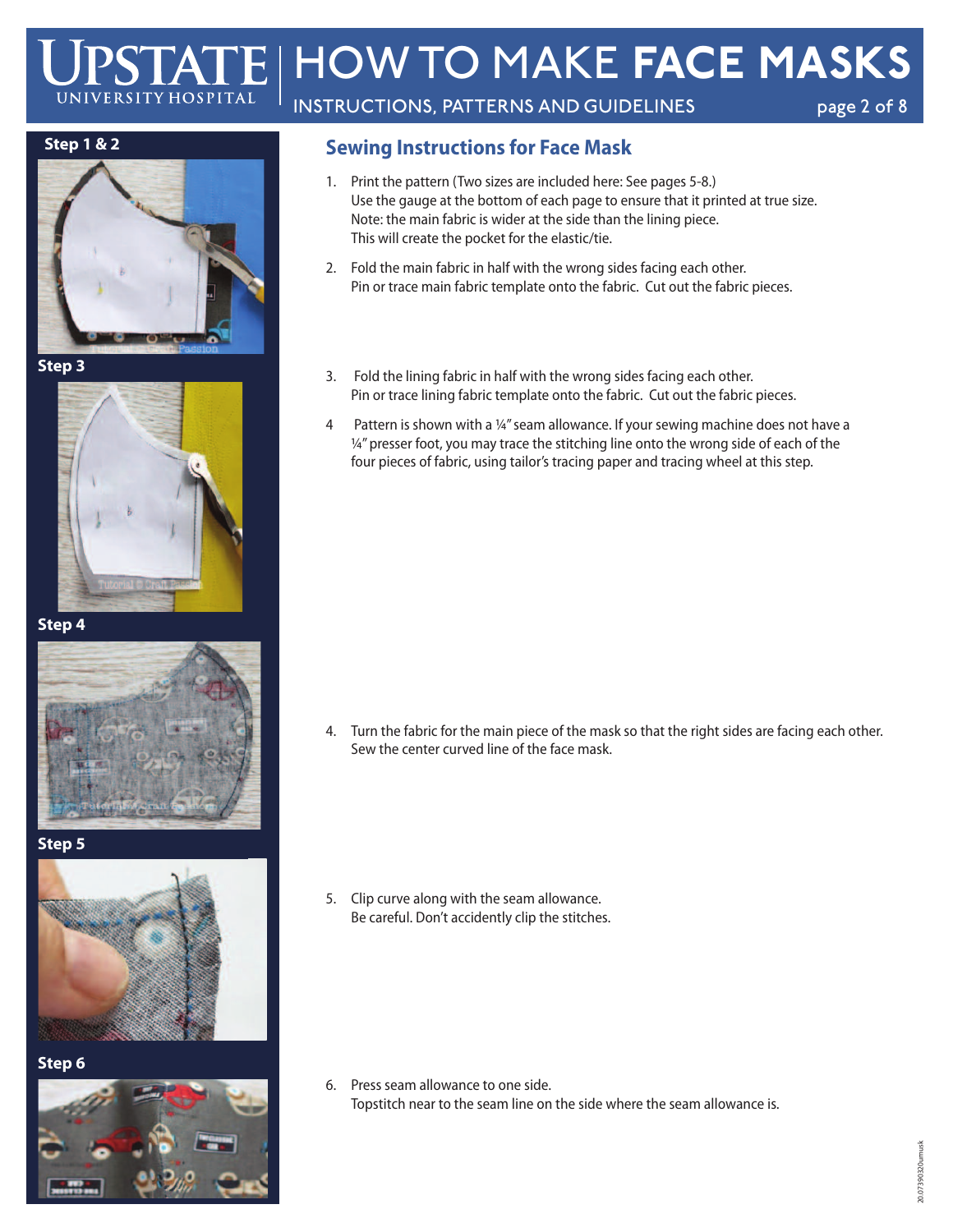# HOW TO MAKE **FACE MASKS** UNIVERSITY HOSPITAL INSTRUCTIONS, PATTERNS AND GUIDELINES page 3 of 8

- 
- 7. Repeat the sewing for the lining pieces.



**Step 8**



**Step 9**





**Step 10**



- 8. Place the mask and lining right sides together. Align the center seam line and pin the pieces. Sew the top and bottom lines. Turn the face mask right side out. Press seam neatly.
- 9. Topstitch along the bottom edge.

Prior to sewing the top edge, insert a 5" nose piece\* from inside between the mask and lining (pipe cleaner, heavy duty gardening twist ties, or flat aluminum wire. Pictures below). Be sure to turn sharp edges of wire in or cover with small pieces of duct tape to prevent ends from poking through fabric.



 Begin top stitching at the outer edge. As you get toward your pipe cleaner/ wire, make sure to stitch down and around it, making a small channel or pocket to hold the nose piece in place. Top stitch as before once you get to the other side.

10. This is how it looks from the inside at this stage. The main fabric of the side ear area is longer than the lining piece. This is going to be the pocket of the elastic/tie.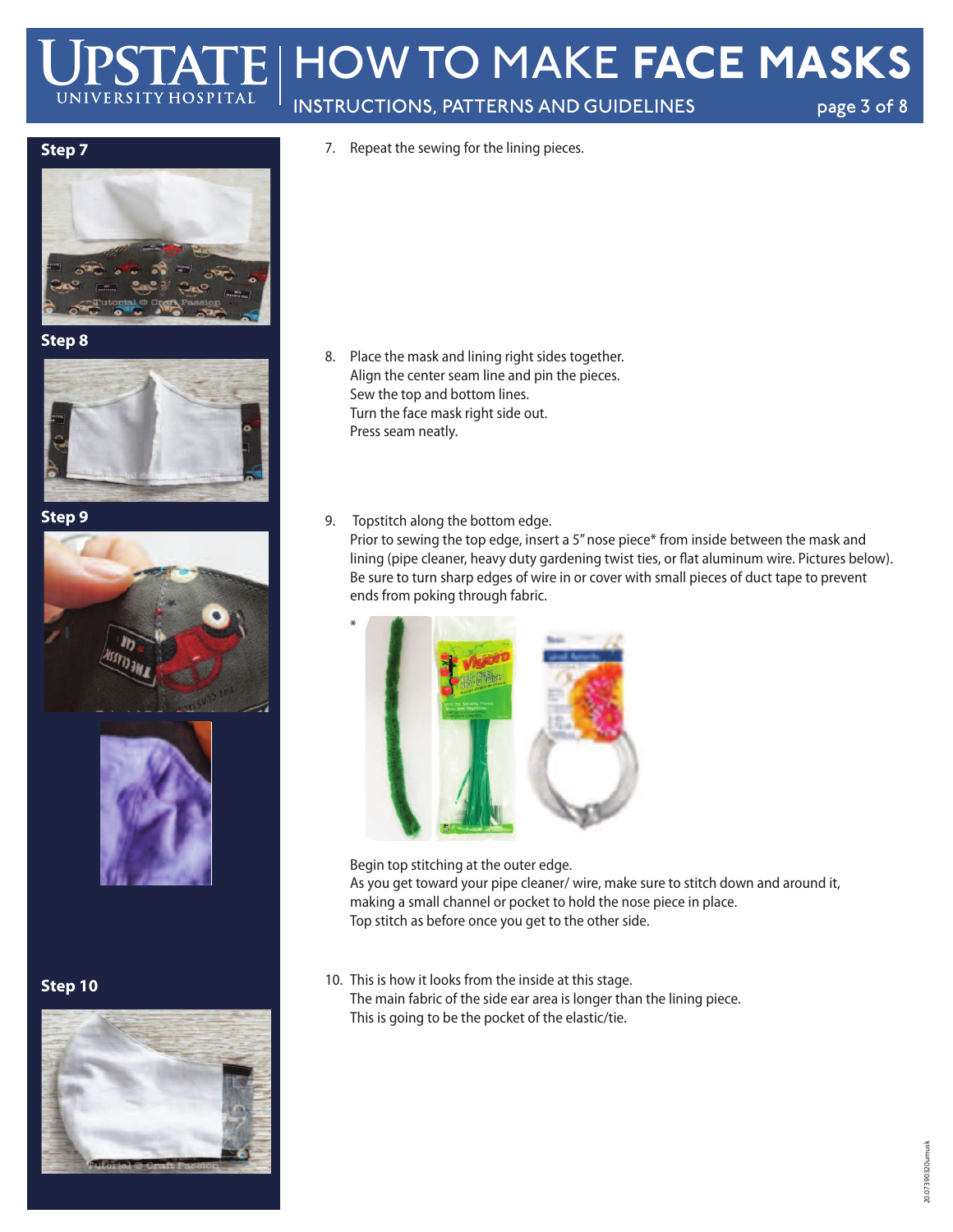# HOW TO MAKE **FACE MASKS** UNIVERSITY HOSPITAI INSTRUCTIONS, PATTERNS AND GUIDELINES page 4 of 8

**Step 11**

**Step 12**





11. Fold in ¼" at the raw edge of the main fabric (pressing as you go if needed for easier sewing). Fold again so that the first fold edge is ¼"from the lining raw edge. Sew a straight line down. Don't forget to perform a few back stitches at each end to lock the thread ends. This will help with durability.

- 12. Alternative 1- Elastic Bands: Measure and cut the length of the elastic. Preferred length is 8"for each side. Thread through the ear side pocket, tie ends together in a loose knot so the wearer can adust them. Repeat on the other side.
- 13. Alternative 2-Fabric Ties: If you can't find elastic, or prefer to use fabric ties, you can use 4 fabric ties, one in each corner.

 Take 4 strips of cotton fabric, each measuring 18"x 1.5". Fold each raw edge toward the center and iron. You will end with a doubled-folded strip that is 1/2" wide. Fold each end over, iron and sew across using forward and backward stitches so that they do not fray. Then sew the entire length of the tie, repeating the anchoring stitches at the other end.

Sew one tie in each corner.

Your mask is now ready. Please place in a clean bag, along with a card with your name, phone number, and email address. Contact **CovidDonations@upstate.edu** to arrange to drop off your donated masks.

# **Online tutorial: https://youtu.be/V1l0Yo5pJ-4** (14 minutes)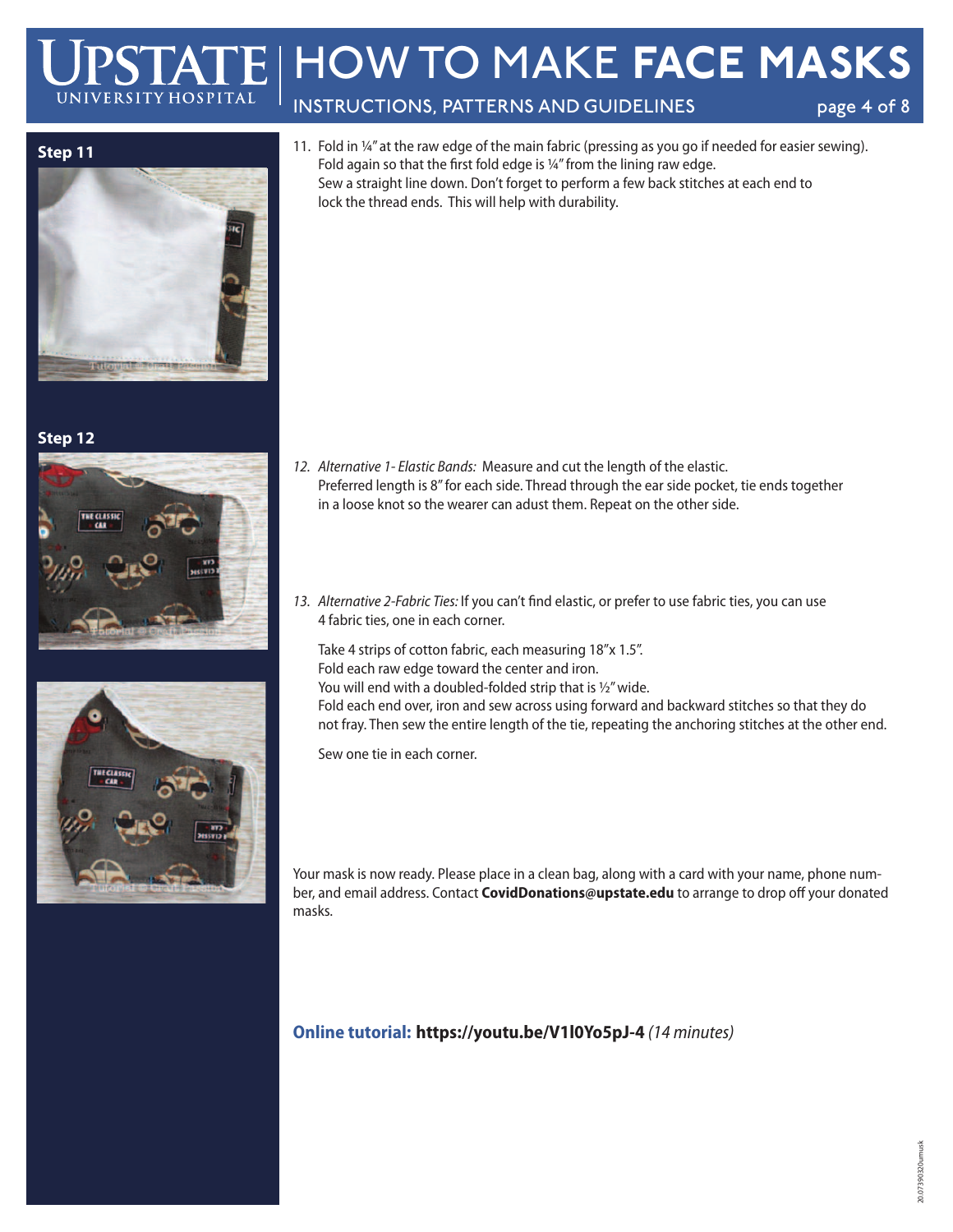

# FACE MASK

**Medium Mask Pattern, 1 of 2**



Please check your scale here after print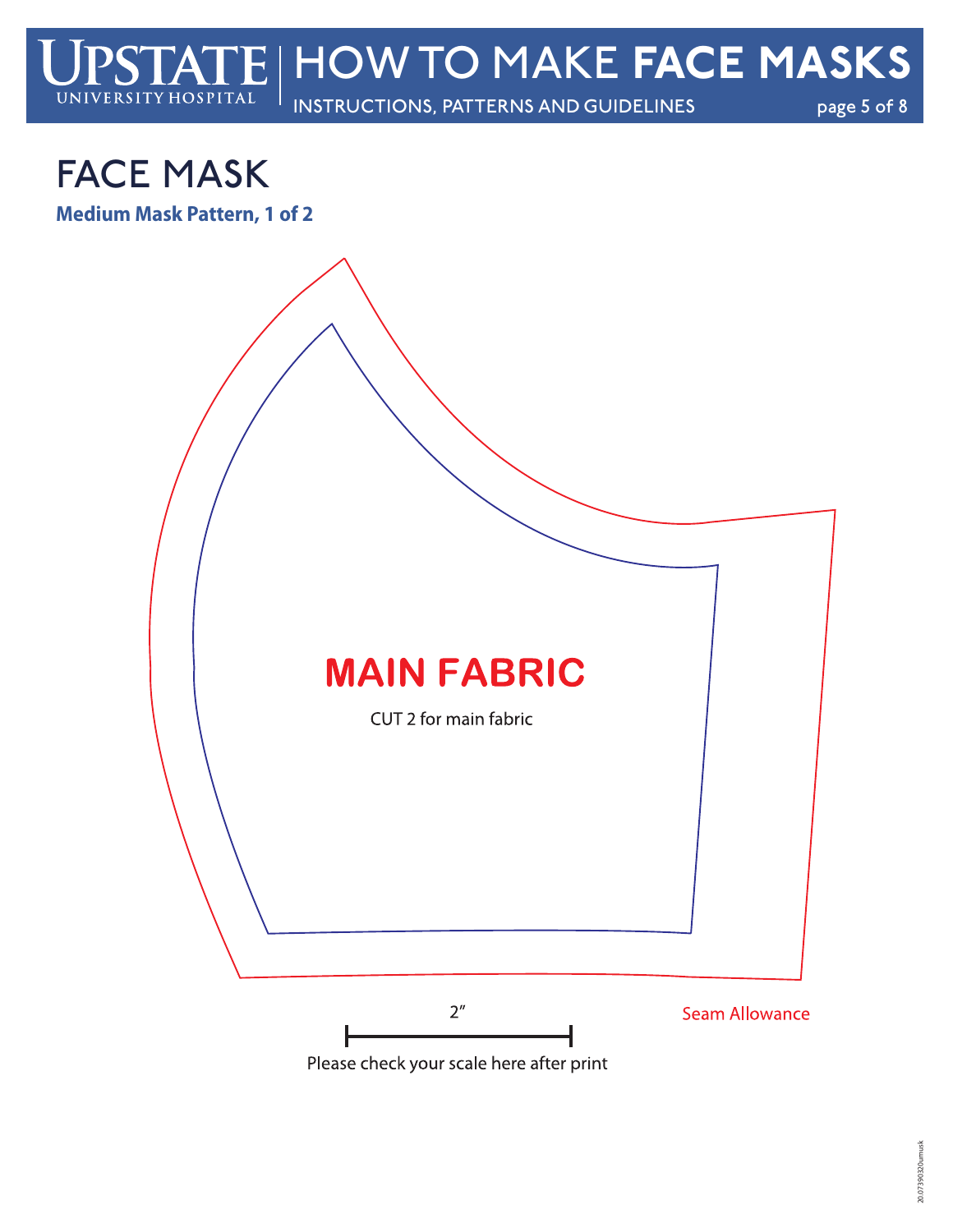



**Medium Mask Pattern, 2 of 2**

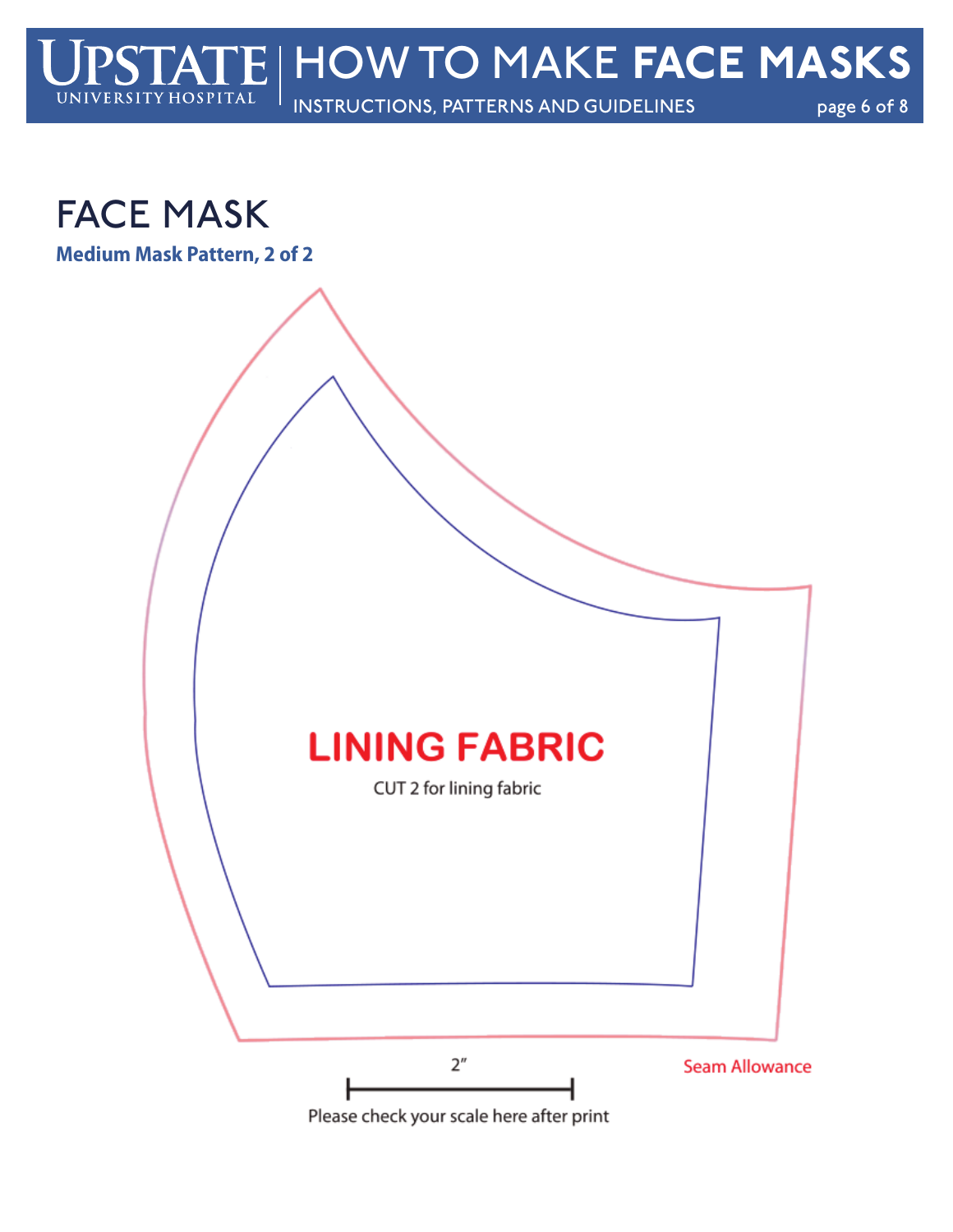



**Large Mask Pattern, 1 of 2**